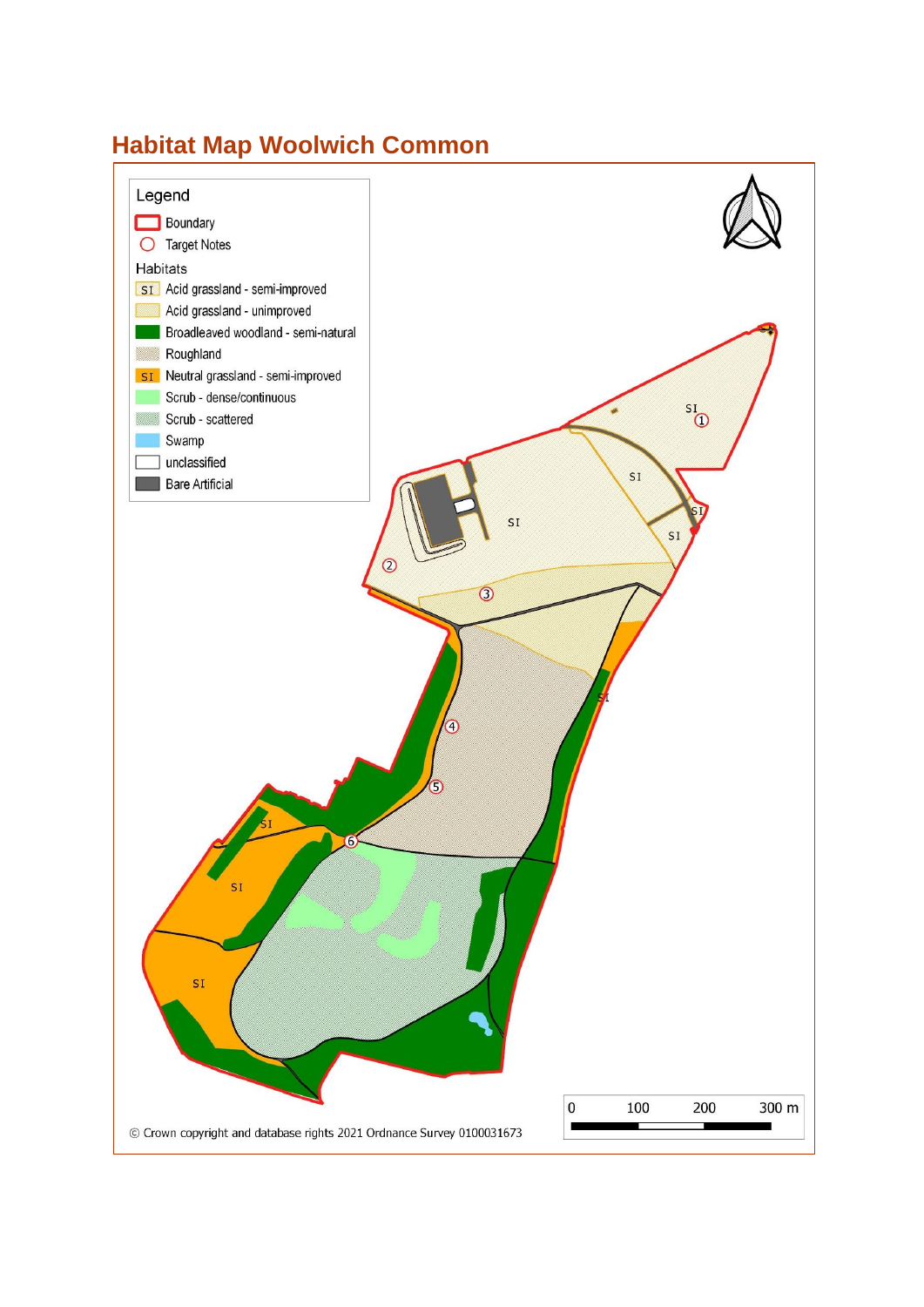# **Target Notes**

| <b>TN</b> |                         |                        |                    |                        |
|-----------|-------------------------|------------------------|--------------------|------------------------|
| no.       | <b>Common name</b>      | <b>Scientific Name</b> | <b>OS Grid Ref</b> | Notes                  |
|           | Common Storksbill       | Erodium cicutarium     | TQ4313077791       | London notable species |
|           | Viper's-bugloss         | Echium vulgare         | TQ4266077572       | London notable species |
| 3         | <b>Broom</b>            | Cytisus scoparius      | TQ4280677529       |                        |
| 4         | Japanese Knotweed       | Reynoutria japonica    | TQ4275477329       | WCA9 invasive species  |
| 5         | Amphibious Bistort      | Persicaria amphibia    | TQ4273077238       |                        |
| 6         | <b>Yellow Vetchling</b> | Lathyrus aphaca        | TQ4260277156       | London notable species |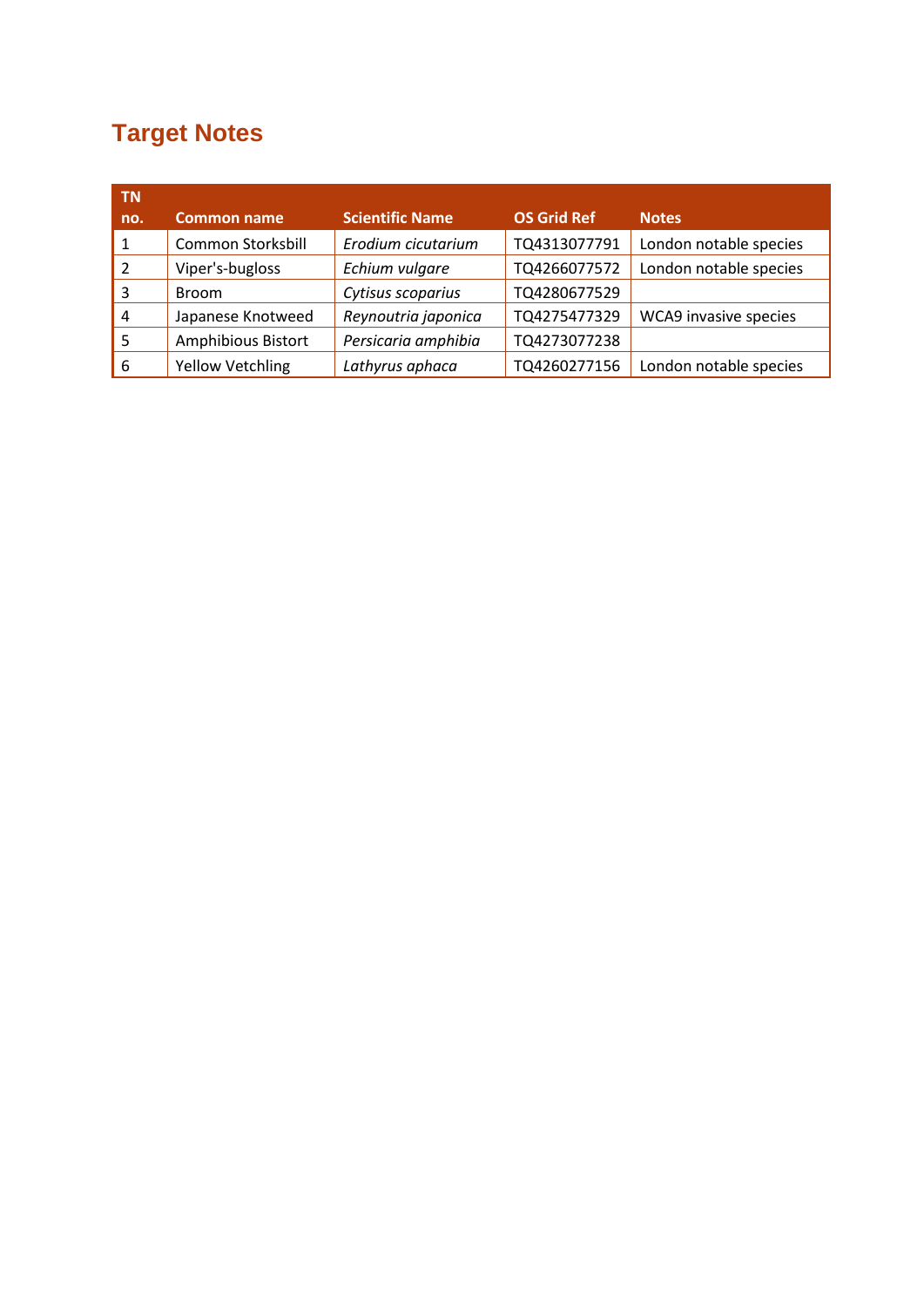## **Vascular plant species list**

#### **Abbreviations:**

| Code         | Category   | <b>Description</b>                                                                                            | Code          | <b>Qualifiers</b>                                                                                                                  |
|--------------|------------|---------------------------------------------------------------------------------------------------------------|---------------|------------------------------------------------------------------------------------------------------------------------------------|
|              |            |                                                                                                               |               |                                                                                                                                    |
| D            | Dominant   | Species that are most<br>commonly recorded and<br>typically found within 51-<br>100% of the survey area.      | t             | Mature tree                                                                                                                        |
| Α            | Abundant   | Species that are very<br>common and occur within<br>31-50% of the survey area.                                | y             | Young, semi-mature tree                                                                                                            |
| F            | Frequent   | Species that occur often and<br>are found within 11-30% of<br>the survey area.                                | s             | Sapling                                                                                                                            |
| $\circ$      | Occasional | Species that occur only<br>sporadically, between 2-10%<br>of the survey area.                                 | W             | Wet area                                                                                                                           |
| $\mathsf{R}$ | Rare       | Only a small number of<br>individuals of a species are<br>present and are recorded<br><2% of the survey area. | $\mathcal{C}$ | Clumped; species occurs in distinct clumps<br>rather that throughout the survey area                                               |
|              |            |                                                                                                               | e             | Edge: species distribution is mostly confined<br>to edge or transitional habitat (at the<br>interface between 2 or more habitats). |
| X            | N/a        | <b>Record from Trees of</b><br>Woolwich Common (2019)                                                         | р             | Obviously planted                                                                                                                  |
|              |            |                                                                                                               | i             | Invasive species                                                                                                                   |
|              |            |                                                                                                               | $\tilde{z}$   | Most likely identity                                                                                                               |

#### **Status abbreviations:**

**LN=London notable species** for the Greater London area. Notable is defined as species which were recorded from 15% or fewer of the 400 two-kilometre recording squares (tetrads) in Greater London in the Flora of the London Area (Burton 1983)

**LISI=London Invasive Species Initiative** – classified as an invasive or potentially invasive species in Greater London (also includes WCA9 species) <http://www.londonisi.org.uk/>

**WCA9=Wildlife & Countryside Act 1981 (as amended) Schedule 9** – Nationally invasive species. It is illegal to cause these plants to grove in the wild.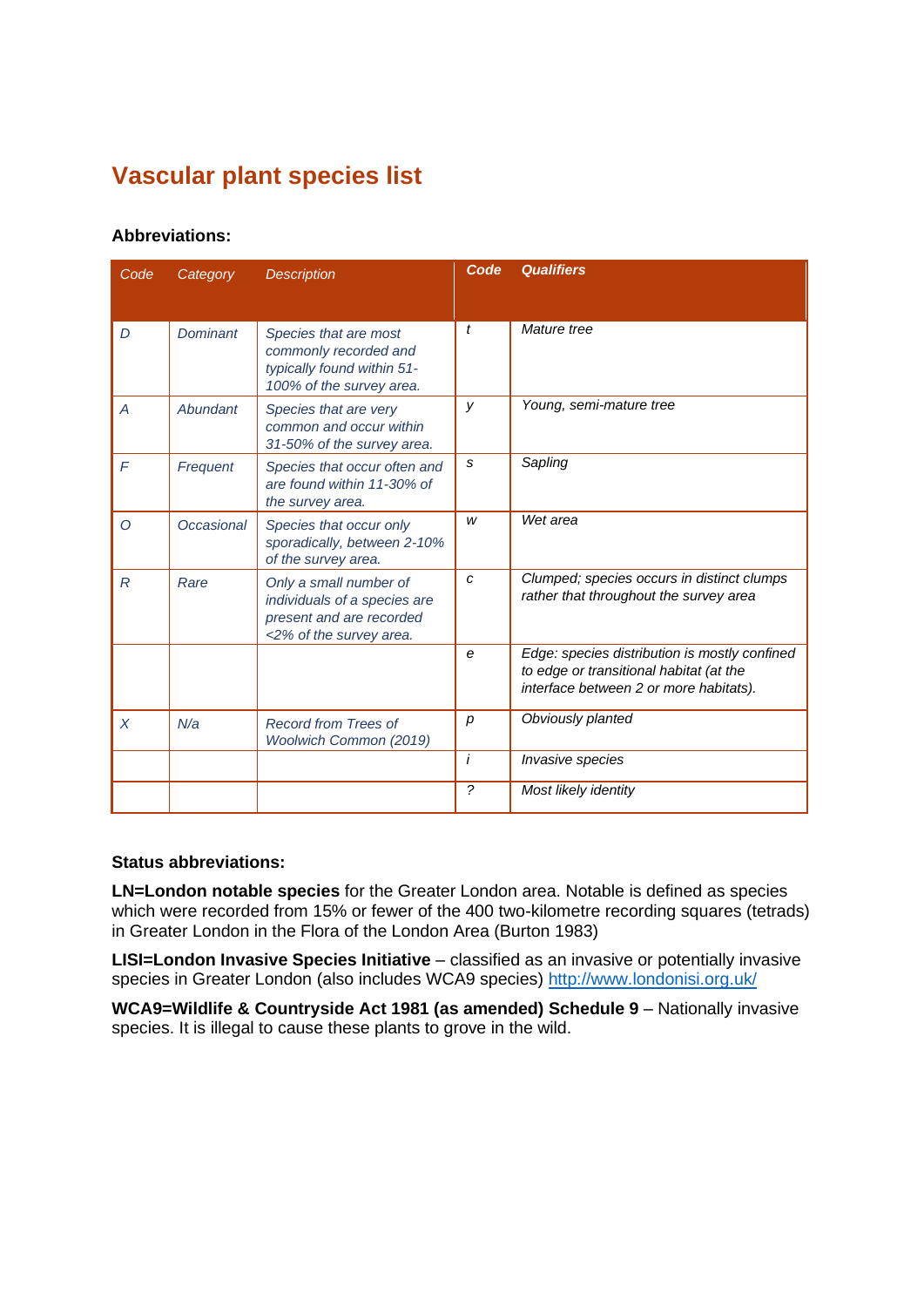| Common name               | Scientific name (Stace 4)      | <b>DAFOR</b>              |              | <b>Qualifiers</b> |   |                | <b>Status</b> | <b>Notes</b>                    |  |
|---------------------------|--------------------------------|---------------------------|--------------|-------------------|---|----------------|---------------|---------------------------------|--|
|                           |                                |                           | $\mathbf{1}$ | $\overline{2}$    | 3 | $\overline{4}$ |               |                                 |  |
| Norway Maple              | Acer campestre                 | F                         | s            | $\mathsf{V}$      |   |                |               | Mostly wooded areas             |  |
| Acer platanoides          | Acer platanoides               | $\circ$                   | v            |                   |   |                |               |                                 |  |
| Sycamore                  | Acer pseudoplatanus            | $\circ$                   | v            | t                 |   |                |               |                                 |  |
| <b>Red Maple</b>          | Acer rubrum                    | Χ                         |              |                   |   |                |               | <b>Trees of Woolwich Common</b> |  |
| <b>Silver Maple</b>       | Acer saccharinum               | R                         | t            |                   |   |                |               |                                 |  |
| Yarrow                    | Achillea millefolium           | F                         |              |                   |   |                |               |                                 |  |
| <b>Common Bent</b>        | Agrostis capillaris            | D                         |              |                   |   |                |               | Chiefly acid grassland          |  |
| <b>Creeping Bent</b>      | Agrostis stolonifera           | F                         |              |                   |   |                |               | Roughland / rough grassland     |  |
| Hollyhock                 | Alcea rosea                    | R                         | $\mathbf{e}$ |                   |   |                |               |                                 |  |
| <b>Grey Alder</b>         | Alnus incana                   | X                         |              |                   |   |                |               | Trees of Woowich Common         |  |
| <b>Meadow Foxtail</b>     | Alopecurus pratensis           | F                         |              |                   |   |                |               |                                 |  |
| <b>Cow Parsley</b>        | Anthriscus sylvestris          | A                         | e            |                   |   |                |               |                                 |  |
| Horse-radish              | Armoracia rusticana            | $\circ$                   |              |                   |   |                |               |                                 |  |
| False Oat-grass           | Arrhenatherum elatius          | D                         |              |                   |   |                |               | Rough grassland                 |  |
| Mugwort                   | Artemisia vulgaris             | F                         |              |                   |   |                |               | Roughland / rough grassland     |  |
| <b>Black Horehound</b>    | Ballota nigra                  | F                         |              |                   |   |                |               |                                 |  |
| Daisy                     | Bellis perennis                | $\circ$                   |              |                   |   |                |               |                                 |  |
| <b>Silver Birch</b>       | Betula pendula                 | $\circ$                   | $\mathsf{V}$ | t                 | C | p              |               |                                 |  |
| <b>Weeping Birch</b>      | Betula pendula ssp.<br>pendula | $\boldsymbol{\mathsf{X}}$ |              |                   |   |                |               | <b>Trees of Woolwich Common</b> |  |
| Butterfly-bush            | Buddleja davidii               | $\circ$                   | $\mathsf{V}$ |                   |   |                | <b>LISI</b>   |                                 |  |
| <b>Hedge Bindweed</b>     | Calystegia sepium              | F                         | C            | ?                 |   |                |               |                                 |  |
| Shepherd's-purse          | Capsella bursa-pastoris        | $\mathsf R$               |              |                   |   |                |               |                                 |  |
| <b>Hairy Bitter-cress</b> | Cardamine hirsuta              | F                         |              |                   |   |                |               |                                 |  |
| Hornbeam                  | Carpinus betulus               | $\circ$                   | y            |                   |   |                |               |                                 |  |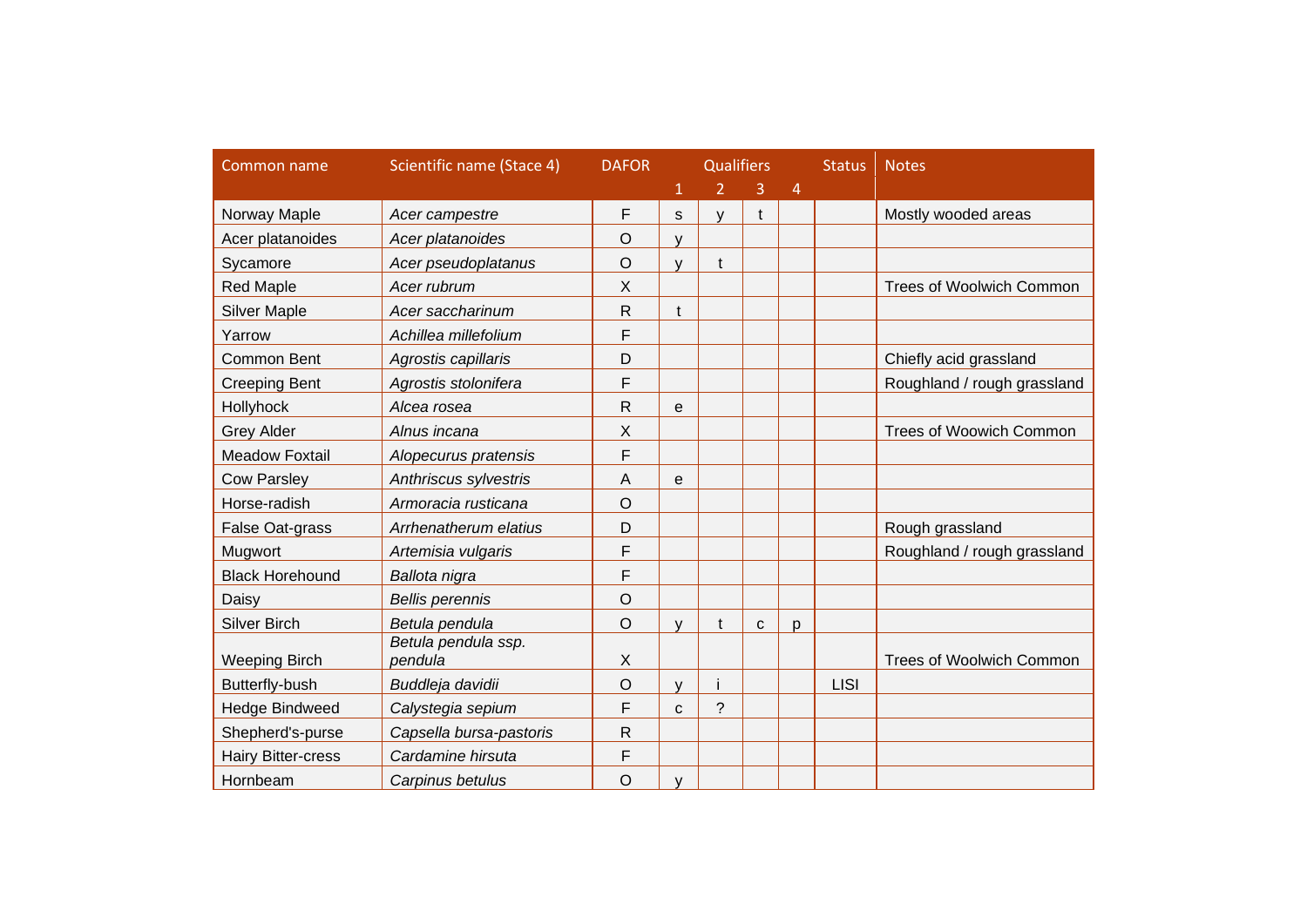| Common name                  | Scientific name (Stace 4) | <b>DAFOR</b> |   | <b>Qualifiers</b> |   | <b>Status</b> | <b>Notes</b>                             |
|------------------------------|---------------------------|--------------|---|-------------------|---|---------------|------------------------------------------|
| <b>Common Knapweed</b>       | Centaurea nigra           | F            |   |                   |   |               |                                          |
| Japanese Quince              | Chaenomeles speciosa      | ${\sf R}$    |   |                   |   |               | Roughland                                |
| Fat-hen                      | Chenopodium album         | $\circ$      |   |                   |   |               |                                          |
| <b>Creeping Thistle</b>      | Cirsium arvense           | F            |   |                   |   |               | Roughland / rough grassland<br>and edges |
| <b>Spear Thistle</b>         | Cirsium vulgare           | $\circ$      |   |                   |   |               |                                          |
| Hemlock                      | Conium maculatum          | F            | C | e                 |   |               |                                          |
| <b>Field Bindweed</b>        | Convolvulus arvensis      | $\circ$      |   |                   |   |               |                                          |
| Dogwood                      | Cornus sanguinea          | $\circ$      | e |                   |   |               |                                          |
| Hazel                        | Corylus avellana          | $\circ$      |   |                   |   |               |                                          |
| Midland Hawthorn             | Crataegus laevigata       | X            |   |                   |   |               | <b>Trees of Woolwich Common</b>          |
| Hawthorn                     | Crataegus monogyna        | A            |   |                   |   |               |                                          |
| <b>Broom</b>                 | Cytisus scoparius         | $\circ$      | C |                   |   |               |                                          |
| Cock's-foot                  | Dactylis glomerata        | F            |   |                   |   |               |                                          |
| Carrot                       | Daucus carota             | $\circ$      |   |                   |   |               |                                          |
| <b>Tufted Hair-grass</b>     | Deschampsia cespitosa     | $\circ$      |   |                   |   |               |                                          |
| <b>Perennial Wall-rocket</b> | Diplotaxis tenuifolia     | $\circ$      | C |                   |   |               |                                          |
| <b>Wild Teasel</b>           | Dipsacus fullonum         | $\mathsf{R}$ | e |                   |   |               |                                          |
| Viper's-Bugloss              | Echium vulgare            | $\mathsf{R}$ |   |                   |   | LN            |                                          |
| <b>Great Willowherb</b>      | Epilobium hirsutum        | $\mathsf{R}$ |   |                   |   |               |                                          |
| Guernsey Fleabane            | Erigeron sumatrensis      | $\circ$      | e |                   |   |               |                                          |
| <b>Common Storksbill</b>     | Erodium cicutarium        | $\circ$      |   |                   |   | LN            |                                          |
| Spindle                      | Euonymus europaeus        | $\circ$      |   |                   |   |               | Wooded areas                             |
| <b>Red Fescue</b>            | Festuca rubra             | D            |   |                   |   |               | Particularly acid grassland              |
| Fennel                       | Foeniculum vulgare        | $\circ$      | C |                   |   |               |                                          |
| Ash                          | Fraxinus excelsior        | F            | S | V                 | t |               |                                          |
| Goat's-rue                   | Galega officinalis        | $\circ$      |   |                   |   | WCA9          | Roughland / rough grassland              |
| Cleavers                     | Galium aparine            | F            |   |                   |   |               |                                          |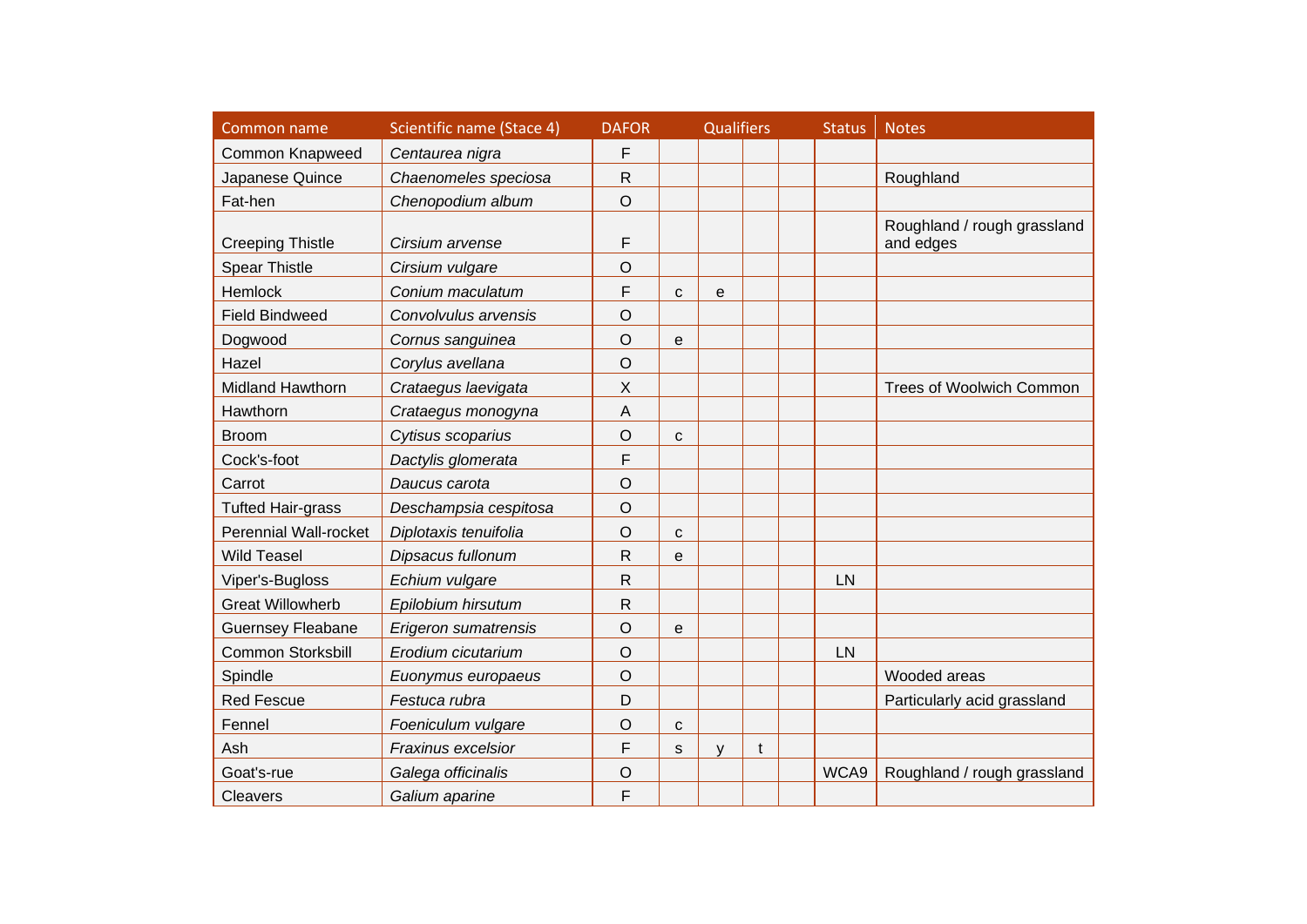| Common name                     | Scientific name (Stace 4)                                         | <b>DAFOR</b> |              | Qualifiers |  | <b>Status</b> | <b>Notes</b>                                |
|---------------------------------|-------------------------------------------------------------------|--------------|--------------|------------|--|---------------|---------------------------------------------|
| Cut-leaved Crane's-             |                                                                   |              |              |            |  |               |                                             |
| bill<br>Dove's-foot Crane's-    | Geranium dissectum                                                | F            |              |            |  |               |                                             |
| bill                            | Geranium molle                                                    | O            |              |            |  |               |                                             |
| <b>Wood Avens</b>               | Geum urbanum                                                      | F            |              |            |  |               |                                             |
| Marsh Cudweed                   | Gnaphalium uliginosum                                             | $\mathsf{R}$ |              |            |  |               |                                             |
| <b>Ivy</b>                      | Hedera helix                                                      | F            |              |            |  |               | Often dominant in wooded<br>areas           |
| Hogweed                         | Heracleum sphondylium                                             | F            |              |            |  |               |                                             |
| <b>Hoary Mustard</b>            | Hirschfeldia incana                                               | F            |              |            |  |               | Rough grassland and edges                   |
| Yorkshire-fog                   | <b>Holcus lanatus</b>                                             | F            |              |            |  |               |                                             |
| <b>Wall Barley</b>              | Hordeum murinum                                                   | $\circ$      | e            |            |  |               |                                             |
| Hybrid blue bell                | Hyacinthoides non-scripta x<br>hispanica = $H$ . x<br>massartiana | $\circ$      | e            |            |  | <b>LISI</b>   | Woodland areas                              |
| Cat's-ear                       | Hypochaeris radicata                                              | $\circ$      |              |            |  |               | Grassy areas particularly<br>acid grassland |
| Holly                           | Ilex aquifolium                                                   | ${\sf R}$    | $\mathsf{V}$ |            |  |               |                                             |
| <b>Common Ragwort</b>           | Jacobaea vulgaris                                                 | $\circ$      |              |            |  |               |                                             |
| <b>Prickly Lettuce</b>          | Lactuca serriola                                                  | $\mathsf{R}$ | $\mathbf{e}$ |            |  |               |                                             |
| <b>White Dead-nettle</b>        | Lamium album                                                      | $\circ$      | e            |            |  |               |                                             |
| <b>Red Dead-nettle</b>          | Lamium purpureum                                                  | $\circ$      | e            |            |  |               |                                             |
| <b>Yellow Vetchling</b>         | Lathyrus aphaca                                                   | $\mathsf{R}$ |              |            |  | LN            |                                             |
| Broad-leaved<br>Everlasting-pea | Lathyrus latifolius                                               | F            | C            |            |  |               | Roughland                                   |
| <b>Meadow Vetchling</b>         | Lathyrus pratensis                                                | $\mathsf{R}$ |              |            |  |               |                                             |
| <b>Hoary Cress</b>              | Lepidium draba                                                    | F            | e            |            |  |               |                                             |
| Oxeye Daisy                     | Leucanthemum vulgare                                              | $\mathsf{R}$ |              |            |  |               |                                             |
| <b>Common Toadflax</b>          | Linaria vulgaris                                                  | $\mathsf{R}$ |              |            |  |               |                                             |
| Perennial Rye-grass             | Lolium perenne                                                    | D            | C            | f          |  |               | Particularly on / aside<br>footpaths        |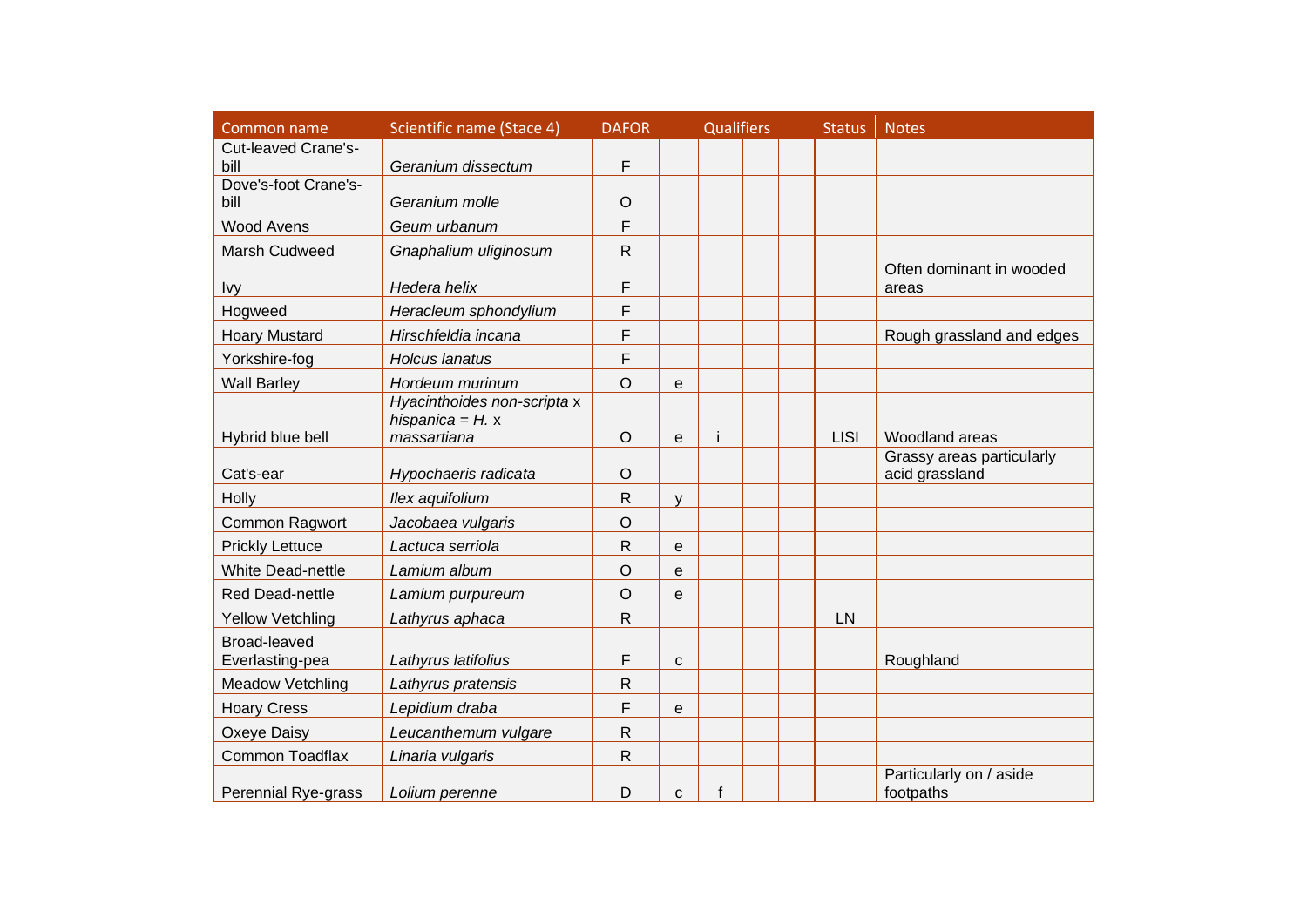| <b>Common name</b>          | Scientific name (Stace 4)                                 | <b>DAFOR</b> |              | <b>Qualifiers</b> |  | <b>Status</b> | <b>Notes</b>                         |
|-----------------------------|-----------------------------------------------------------|--------------|--------------|-------------------|--|---------------|--------------------------------------|
| Common Bird's-foot-         |                                                           |              |              |                   |  |               |                                      |
| trefoil                     | Lotus corniculatus                                        | $\circ$      | $\mathbf C$  |                   |  |               |                                      |
| Apple                       | Malus                                                     | X            |              |                   |  |               | <b>Trees of Woolwich Common</b>      |
| Apple                       | Malus domestica                                           | $\mathsf{R}$ |              |                   |  |               |                                      |
| <b>Common Mallow</b>        | Malva sylvestris                                          | F            | e            |                   |  |               |                                      |
| <b>Scented Mayweed</b>      | Matricaria recutita                                       | O            | f            |                   |  |               |                                      |
| <b>Spotted Medick</b>       | Medicago arabica                                          | $\mathsf{R}$ | e            |                   |  | LN            |                                      |
| Lucerne                     | Medicago sativa                                           | $\circ$      |              |                   |  |               |                                      |
| Common grape<br>hyacinth    | Muscuri neglectum                                         | $\mathsf{R}$ | е            |                   |  |               |                                      |
| Common Evening-<br>primrose | Oenothera biennis                                         | $\mathsf{R}$ | e            |                   |  |               |                                      |
| <b>Common Poppy</b>         | Papaver rhoeas                                            | $\mathsf{R}$ |              |                   |  |               |                                      |
| <b>Green Alkanet</b>        | Pentaglottis sempervirens                                 | F            |              |                   |  | <b>LISI</b>   | Roughland and site edges             |
| Amphibious Bistort          | Persicaria amphibia                                       | $\mathsf{R}$ |              |                   |  |               |                                      |
| Canary-grass                | Phalaris canariensis                                      | $\mathsf{R}$ |              |                   |  |               |                                      |
| <b>Smaller Cat's-tail</b>   | Phleum bertolonii                                         | F            |              |                   |  |               |                                      |
| <b>Common Reed</b>          | Phragmites australis                                      | D            | $\mathbf C$  | W                 |  |               | Wet area to south-east               |
| Hart's-tongue               | Phyllitis scolopendrium                                   | $\circ$      |              |                   |  |               |                                      |
| Hawkweed Oxtongue           | Picris hieracioides                                       | $\mathsf{R}$ |              |                   |  |               |                                      |
| Lodgepole Pine              | Pinus contorta var. latifolia                             | X            |              |                   |  |               | <b>Trees of Woolwich Common</b>      |
| <b>Buck's-horn Plantain</b> | Plantago coronopus                                        | $\circ$      | $\mathbf{e}$ |                   |  | LN            |                                      |
| <b>Ribwort Plantain</b>     | Plantago lanceolata                                       | A            |              |                   |  |               |                                      |
| <b>Greater Plantain</b>     | Plantago major                                            | $\circ$      | f            |                   |  |               |                                      |
| London Plane                | Platanus occidentalis x<br>orientalis = $P$ . x hispanica | $\mathsf{R}$ | t            | e                 |  |               |                                      |
| Annual Meadow-<br>grass     | Poa annua                                                 | $\circ$      | f            |                   |  |               | Particularly aside / on<br>footpaths |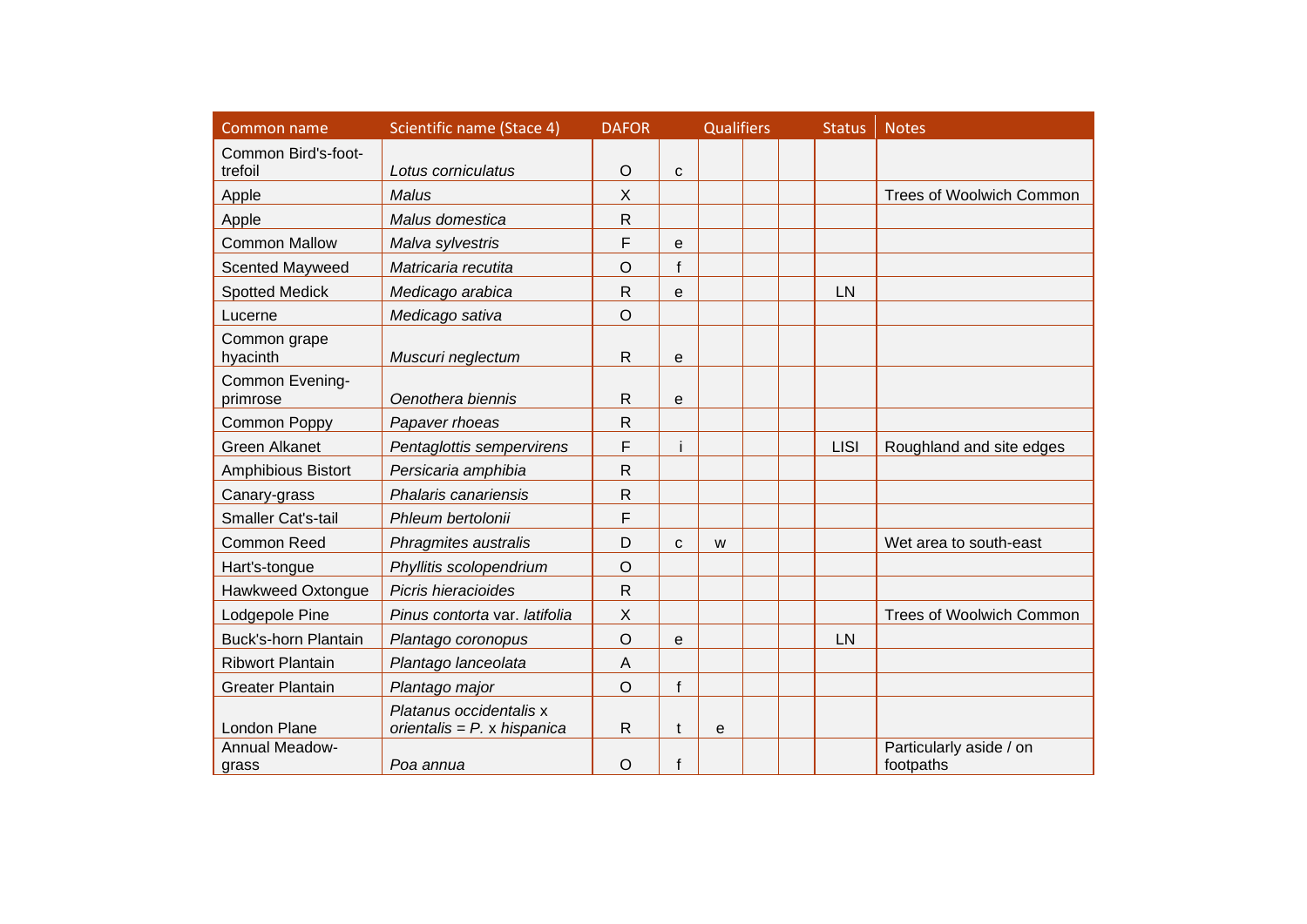| Common name                | Scientific name (Stace 4)                      | <b>DAFOR</b>   |              | <b>Qualifiers</b> |   | <b>Status</b> | <b>Notes</b> |                                      |
|----------------------------|------------------------------------------------|----------------|--------------|-------------------|---|---------------|--------------|--------------------------------------|
| Smooth Meadow-             |                                                |                |              |                   |   |               |              | Roughland and rough grass            |
| grass                      | Poa pratensis                                  | F              |              |                   |   |               |              | areas                                |
| Knotgrass                  | Polygonum aviculare                            | $\overline{O}$ | f            |                   |   |               |              |                                      |
| Poplar                     | Populus                                        | $\circ$        | t            |                   |   |               |              |                                      |
| <b>White Poplar</b>        | Populus alba                                   | $\mathsf{R}$   | $\mathsf{V}$ |                   |   |               |              |                                      |
| <b>Grey Poplar</b>         | Populus alba x tremula = $P$ .<br>x canescens  | $\mathsf R$    | e            |                   |   |               |              |                                      |
| Black-poplar               | Populus nigra 'Italica'                        | $\mathsf{R}$   |              |                   |   |               |              |                                      |
| Hybrid Black-poplar        | Populus nigra x deltoides =<br>P. x canadensis | F              | t            | e                 |   |               |              |                                      |
| <b>Creeping Cinquefoil</b> | Potentilla reptans                             | F              |              |                   |   |               |              | Roughland and grassy areas           |
| Cherry                     | Prunus                                         | $\mathsf{R}$   |              |                   |   |               |              |                                      |
| <b>Wild Cherry</b>         | Prunus avium                                   | F              | s            | V                 | t |               |              | Mostly woodland                      |
| <b>Bird Cherry</b>         | Prunus padus                                   | $\circ$        | V            |                   |   |               |              | Wooded areas                         |
| Firethorn                  | Pyracantha                                     | $\mathsf{R}$   | $\mathbf e$  |                   |   |               |              |                                      |
| Evergreen Oak              | Quercus ilex                                   | F              | S            | v                 | е |               | <b>LISI</b>  | Wooded areas                         |
| Pedunculate Oak            | Quercus robur                                  | $\circ$        | S            | V                 | t | e             |              |                                      |
| Weld                       | Reseda luteola                                 | $\mathsf{R}$   | e            |                   |   |               |              |                                      |
| Japanese knotweed          | Reynoutria japonica                            | $\mathsf{R}$   |              |                   |   |               | WCA9         |                                      |
| Yellow-rattle              | Rhinanthus minor                               | ${\sf R}$      |              |                   |   |               | LN           |                                      |
| Rose                       | Rosa                                           | $\mathsf{R}$   |              |                   |   |               |              |                                      |
| Dog-rose                   | Rosa canina                                    | $\circ$        |              |                   |   |               |              |                                      |
| <b>Bramble</b>             | Rubus fruticosus agg.                          | A              | e            |                   |   |               |              |                                      |
| Sheep's Sorrel             | Rumex acetosella                               | F              |              |                   |   |               |              | Particularly acid grassland<br>areas |
| <b>Curled Dock</b>         | Rumex crispus                                  | F              | $\mathbf C$  |                   |   |               |              |                                      |
| <b>Broad-leaved Dock</b>   | Rumex obtusifolius                             | $\mathsf{R}$   |              |                   |   |               |              |                                      |
| <b>White Willow</b>        | Salix alba                                     | Χ              |              |                   |   |               |              | <b>Trees of Woolwich Common</b>      |
| Crack-willow               | Salix euxina                                   | $\mathsf{R}$   | T            |                   |   |               |              |                                      |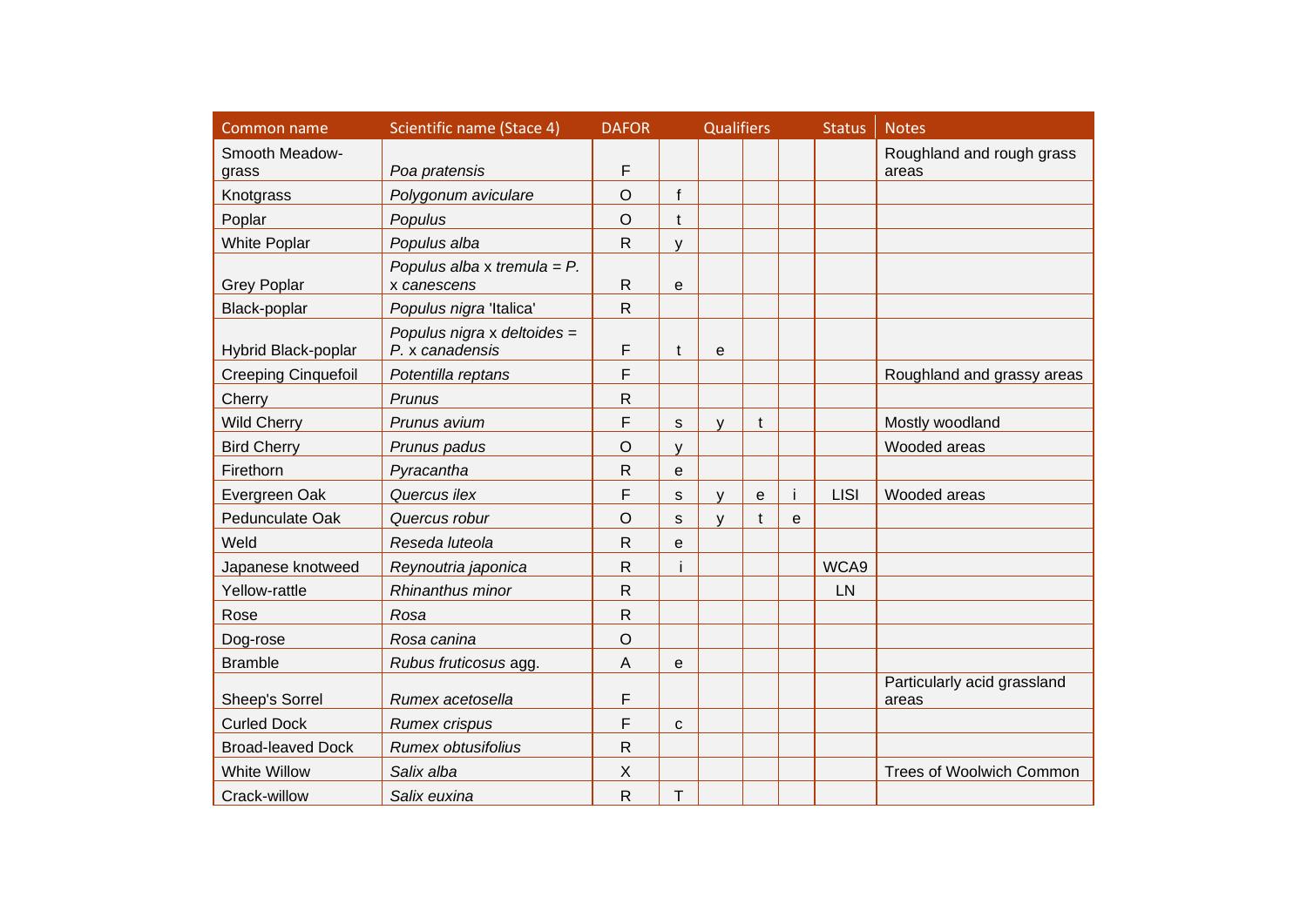| Common name                | Scientific name (Stace 4)                         | <b>DAFOR</b>       |              | <b>Qualifiers</b> |  | <b>Status</b> | <b>Notes</b> |                          |
|----------------------------|---------------------------------------------------|--------------------|--------------|-------------------|--|---------------|--------------|--------------------------|
| Osier                      | Salix viminalis                                   | $\mathsf R$        |              |                   |  |               |              |                          |
| Elder                      | Sambucus nigra                                    | $\circ$            |              |                   |  |               |              |                          |
| Autumn Hawkbit             | Scorzoneroides autumnalis                         | $\circ$            |              |                   |  |               |              |                          |
| Narrow-leaved              |                                                   |                    |              |                   |  |               |              |                          |
| Ragwort<br>Groundsel       | Senecio inaequidens                               | $\circ$<br>$\circ$ |              |                   |  |               |              |                          |
|                            | Senecio vulgaris                                  |                    | $\mathbf{e}$ |                   |  |               |              |                          |
| <b>White Campion</b>       | Silene latifolia                                  | $\mathsf{R}$       |              |                   |  |               |              |                          |
| Common Whitebeam           | Sorbus aria                                       | $\circ$            | V            | e                 |  |               |              |                          |
| Rowan<br>Broad-leaved      | Sorbus aucuparia                                  | $\mathsf{R}$       |              |                   |  |               |              |                          |
| Whitebeam                  | Sorbus latifolia                                  | $\circ$            | $\mathsf{V}$ |                   |  |               |              | Woodland                 |
| <b>Common Chickweed</b>    | Stellaria media                                   | $\circ$            |              |                   |  |               |              |                          |
| Michaelmas-daisy           | Symphytotrichum                                   | $\mathsf{R}$       |              |                   |  |               |              |                          |
| Feverfew                   | Tanacetum parthenium                              | $\mathsf{R}$       | e            |                   |  |               |              |                          |
| Dandelioin                 | Taraxacum officinale agg.                         | F                  |              |                   |  |               |              |                          |
| Lime                       | Tilia platyphyllos x cordata<br>$= T. x$ europaea | $\mathsf{R}$       |              |                   |  |               |              |                          |
| Hare's-foot Clover         | Trifolium arvense                                 | $\mathsf{R}$       |              |                   |  |               | LN           | Acid grassland areas     |
| <b>Red Clover</b>          | Trifolium pratense                                | O                  |              |                   |  |               |              |                          |
| <b>White Clover</b>        | Trifolium repens                                  | F                  |              |                   |  |               |              |                          |
| English Elm                | Ulmus procera                                     | O                  | e            |                   |  |               |              |                          |
| Dutch Elm                  | Ulmus x hollandica                                | X                  |              |                   |  |               |              | Trees of Woolwich Common |
| <b>Common Nettle</b>       | Urtica dioica                                     | F                  | $\mathbf C$  | e                 |  |               |              |                          |
| <b>Great Mullein</b>       | Verbascum thapsus                                 | $\mathsf{R}$       |              |                   |  |               |              |                          |
| <b>Common Vervain</b>      | Verbena officinalis                               | $\mathsf{R}$       |              |                   |  |               | LN           |                          |
| Common Field-<br>speedwell | Veronica persica                                  | $\circ$            |              |                   |  |               |              |                          |
| <b>Tufted Vetch</b>        | Vicia cracca                                      | $\mathsf{R}$       | e            |                   |  |               |              |                          |
| Common Vetch               | Vicia sativa                                      | F                  |              |                   |  |               |              |                          |